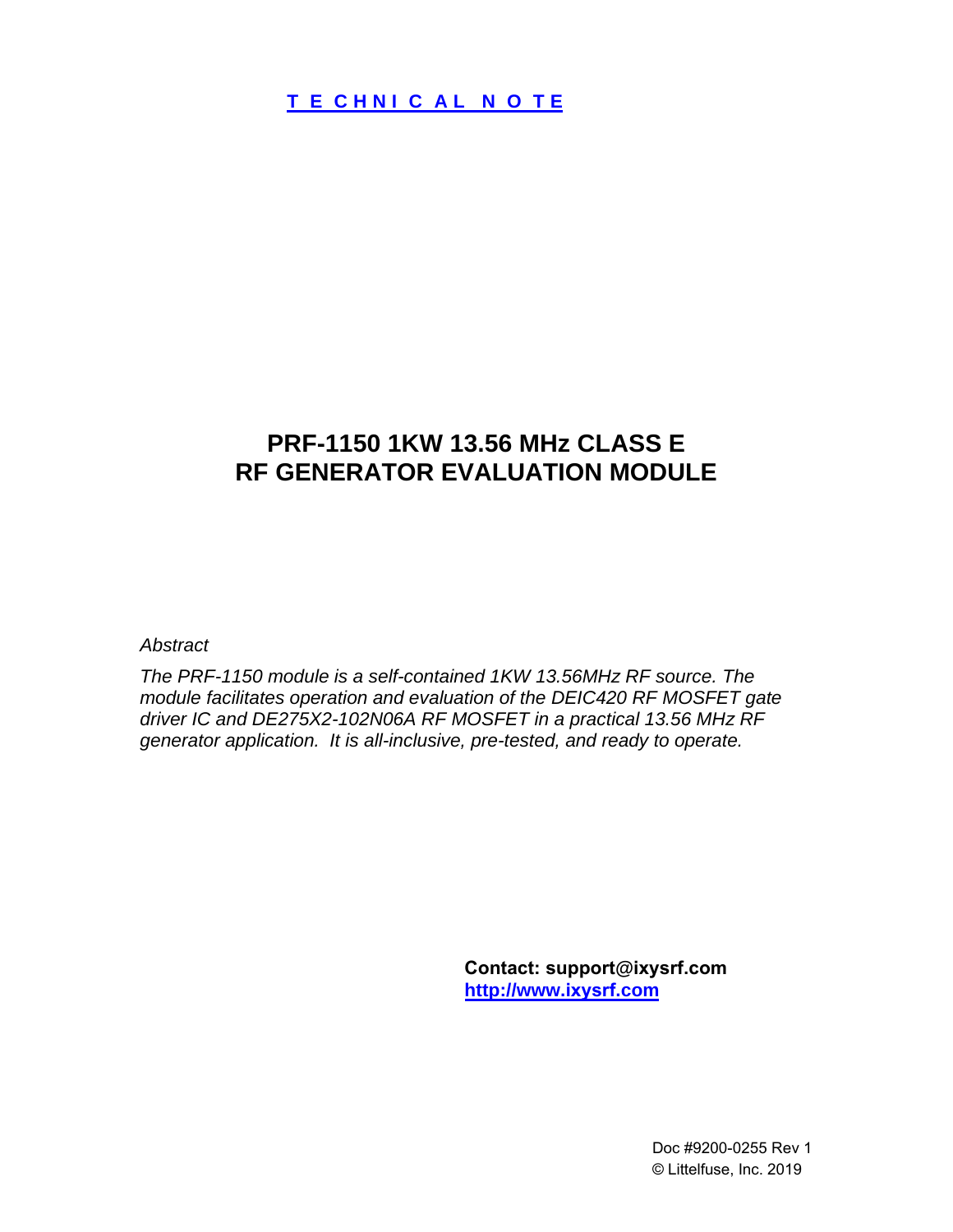### **INTRODUCTION**

This RF module has been developed to demonstrate the capabilities of our [DEIC42](http://www.directedenergy.com/Products/ics.htm)0 RF MOSFET gate driver IC and [DE275-102N06X2A](http://www.directedenergy.com/Products/specs/deseries.htm) 1000V 6A RF MOSFET at ISM frequencies. The PRF-1150 module produces 1000W CW of RF output at 13.56MHz. with 85% DC to RF conversion efficiency. The module is a self-contained RF generator. To produce 1kW of RF output, only external DC power need be applied. The module dimensions as shown in Figure 1 are  $6.75$ " x  $3.1$ " x  $2.7$ " including an aircooled heatsink and copper heat-spreader. Impingement flow from a standard 4.5î bench fan provides adequate cooling for the 1kW output level. Standard 0.1" dual and single row headers are used for DC input to the module and a single right-angle BNC connector is used for RF output to a 1kW 50Ω RF load or attenuator.



*Figure 1: PRF-1150 1KW RF Generator Module*

## **MODULE DESCRIPTION**

Please refer to Figures 1-6 during this module description. Low-Voltage DC is applied to the module via connector J1. 5V @ 30 ma and 15V @ 3A are applied to J1 pins 4 and 2 respectively. LEDs D3 and D5 glow green if the appropriate voltages are applied. U1 is a 13.56MHz clock providing a 50% DC, 0-5V square wave. U2A provides a pulsewidth adjustable source to drive U4, the DEIC420 gate driver IC.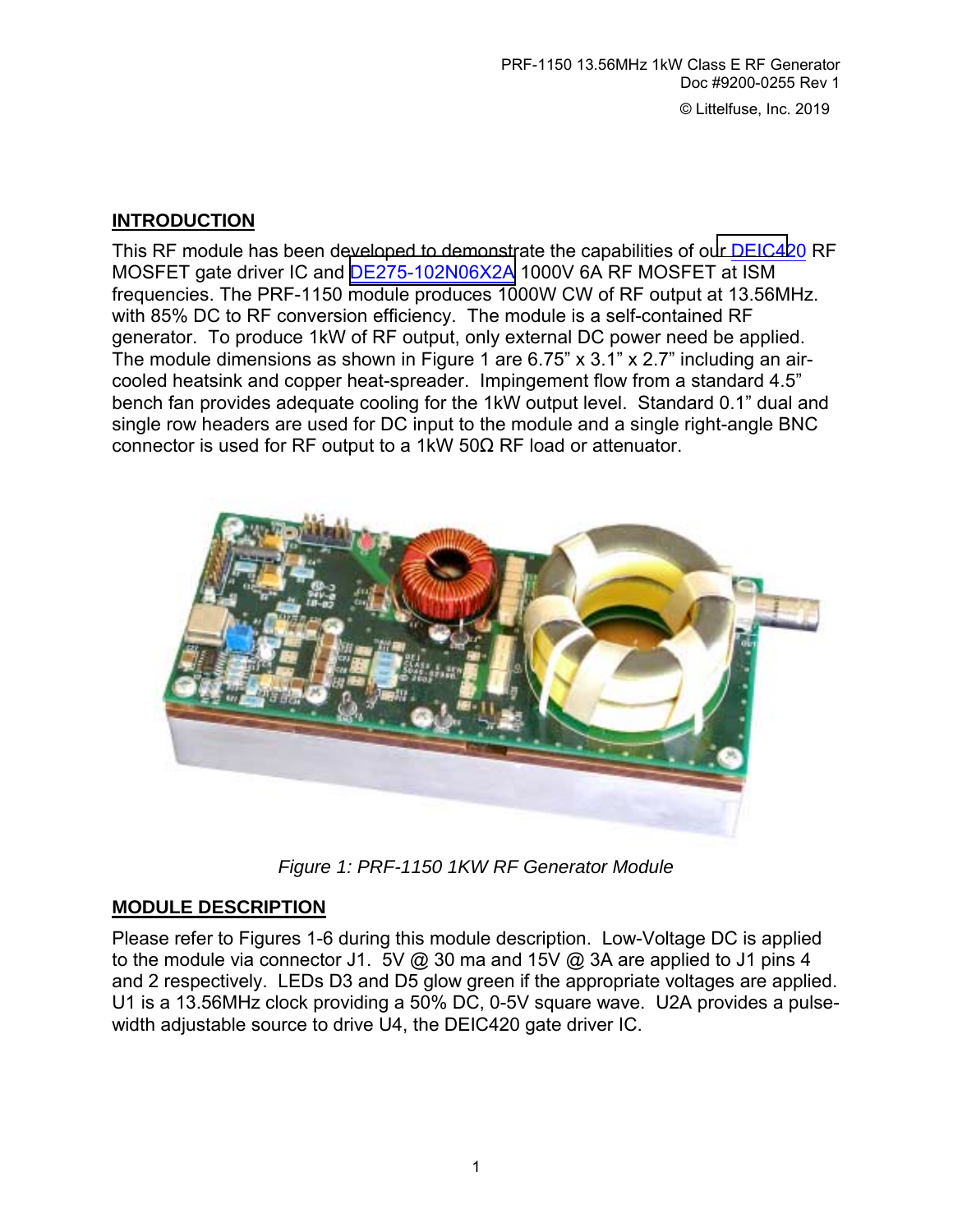© Littelfuse, Inc. 2019



*Figure 2: PRF-1150 DC and Gate-Drive Schematic*

U4 converts the Gate\_Drive\_Pulse to a high-current 15Vp waveform capable of driving the gates of U3, the dual 102N06A (DE275X2-102N06A) MOSFET. R10, 11, 15, 16, and R27-30 are eight,  $2\Omega$  resistors in parallel used to dampen the gate drive signal. J3 provides a convenient point to monitor the MOSFET gate signal directly with an oscilloscope. The variable 0-300V VDD supply is connected to JP1. As a safety measure, LED D2 will glow RED when high-voltage is applied to JP1. L1 is a 21 uH Radio Frequency Choke (RFC) used to block RF from leaving the module via JP1.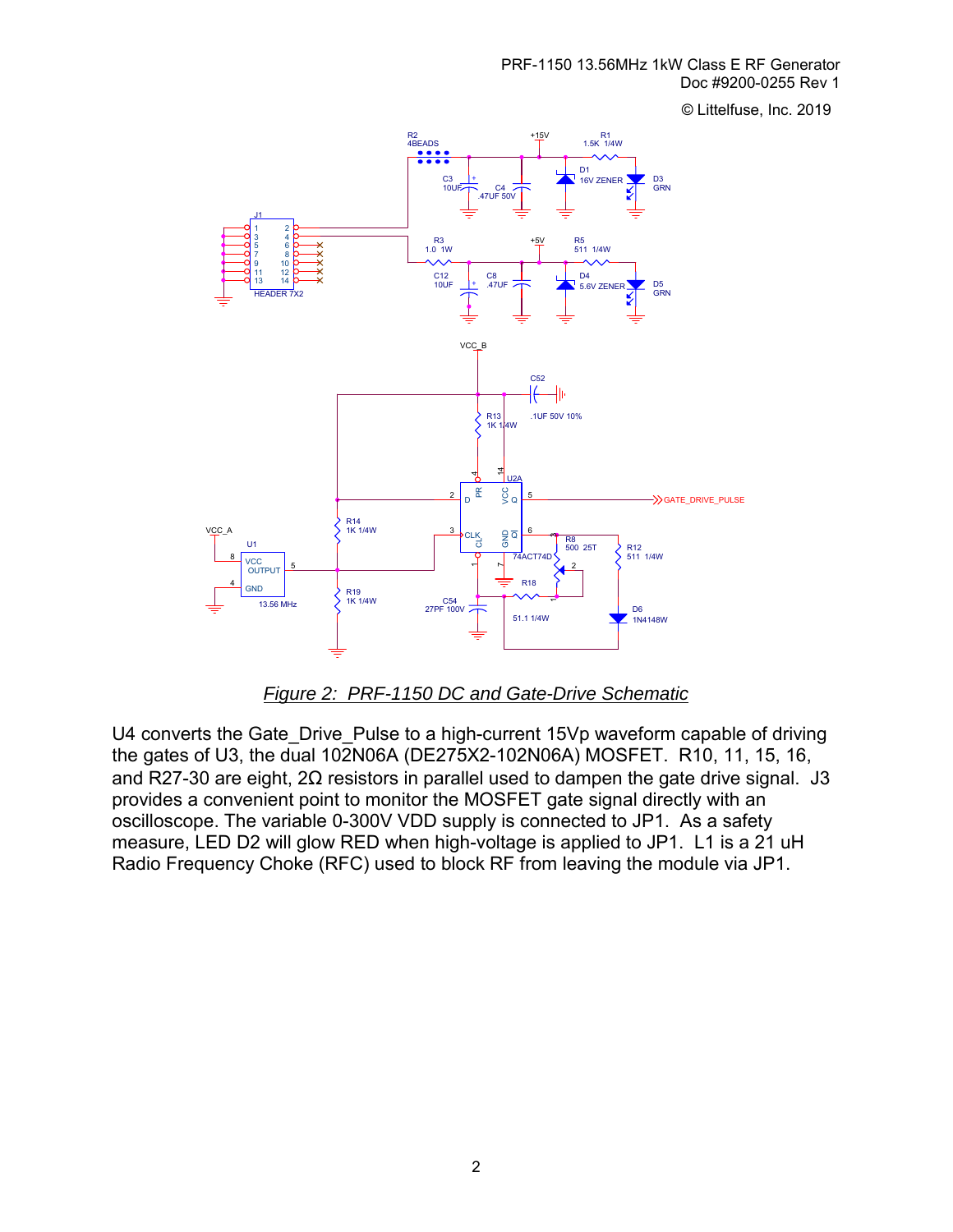© Littelfuse, Inc. 2019



*Figure 3: PRF-1150 RF Section Schematic* 

C21, 25, 26, 36, 37, 48, 50, 51 and 53 form the additional shunt C necessary for Class E operation. C36, 37, 51 and 53 form an 11:1 capacitive voltage divider providing a sample of the drain voltage to J4. C5, 6, 7, 9, 10, 11, 15, 16, 41, 42 and 43 together form the series Tank Capacitor, Ct. L2 functions as both the main Tank inductor and as part of the output "L-match" matching the tank impedance to the RF load. C1, 2, 35 and C38-40 form the shunt Co portion of the output L-match network. J2 is a BNC connector for the module RF output signal.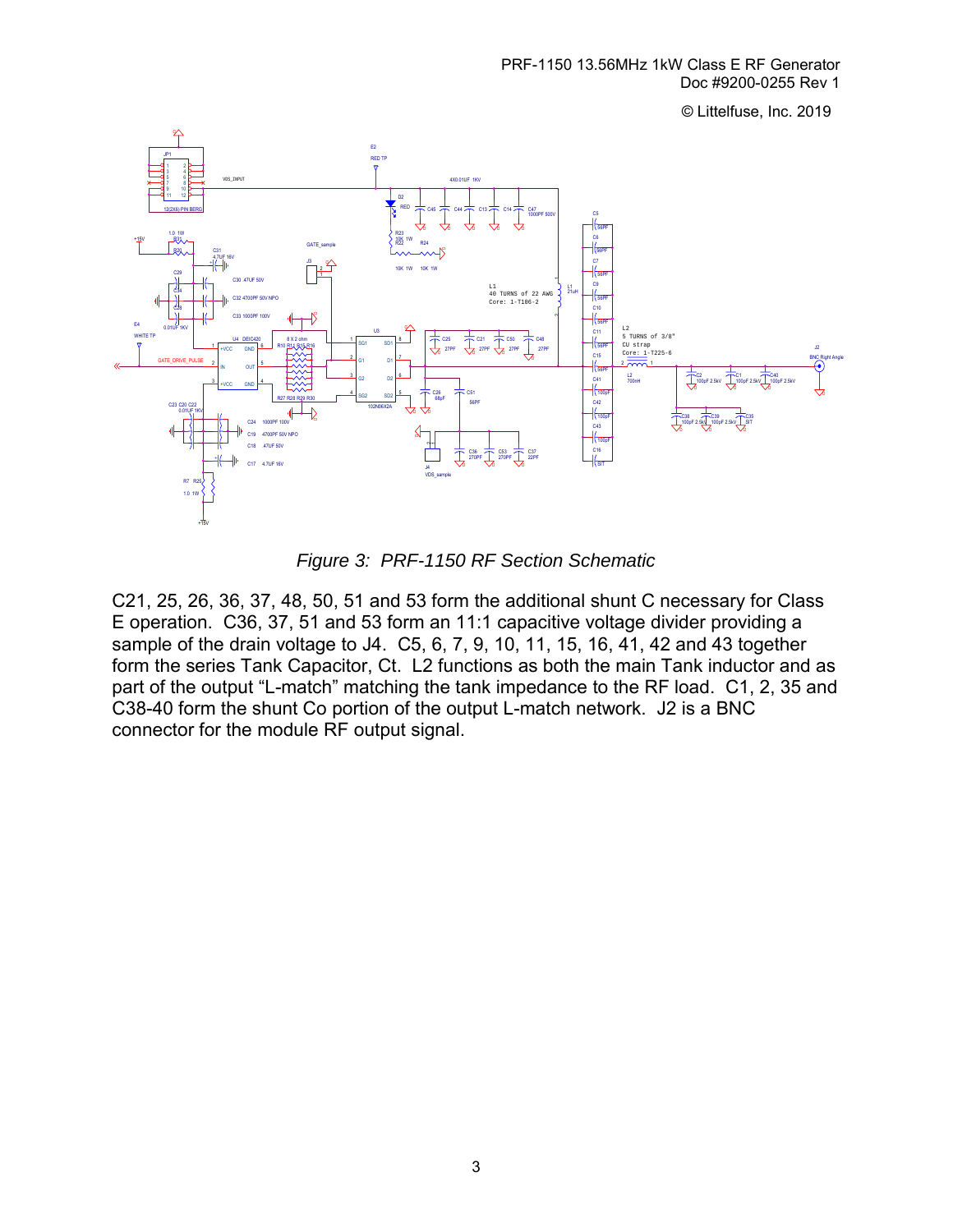PRF-1150 13.56MHz 1kW Class E RF Generator Doc #9200-0255 Rev 1 © Littelfuse, Inc. 2019

U1 OSC J1 15VDC 5VDC JP1 0-300VDC L1 RFC J2 RF OUT  $L2$ Tank L

Figure 4: PRF-1150 Top View



*Figure 5: PRF-1150 Left Side Top View*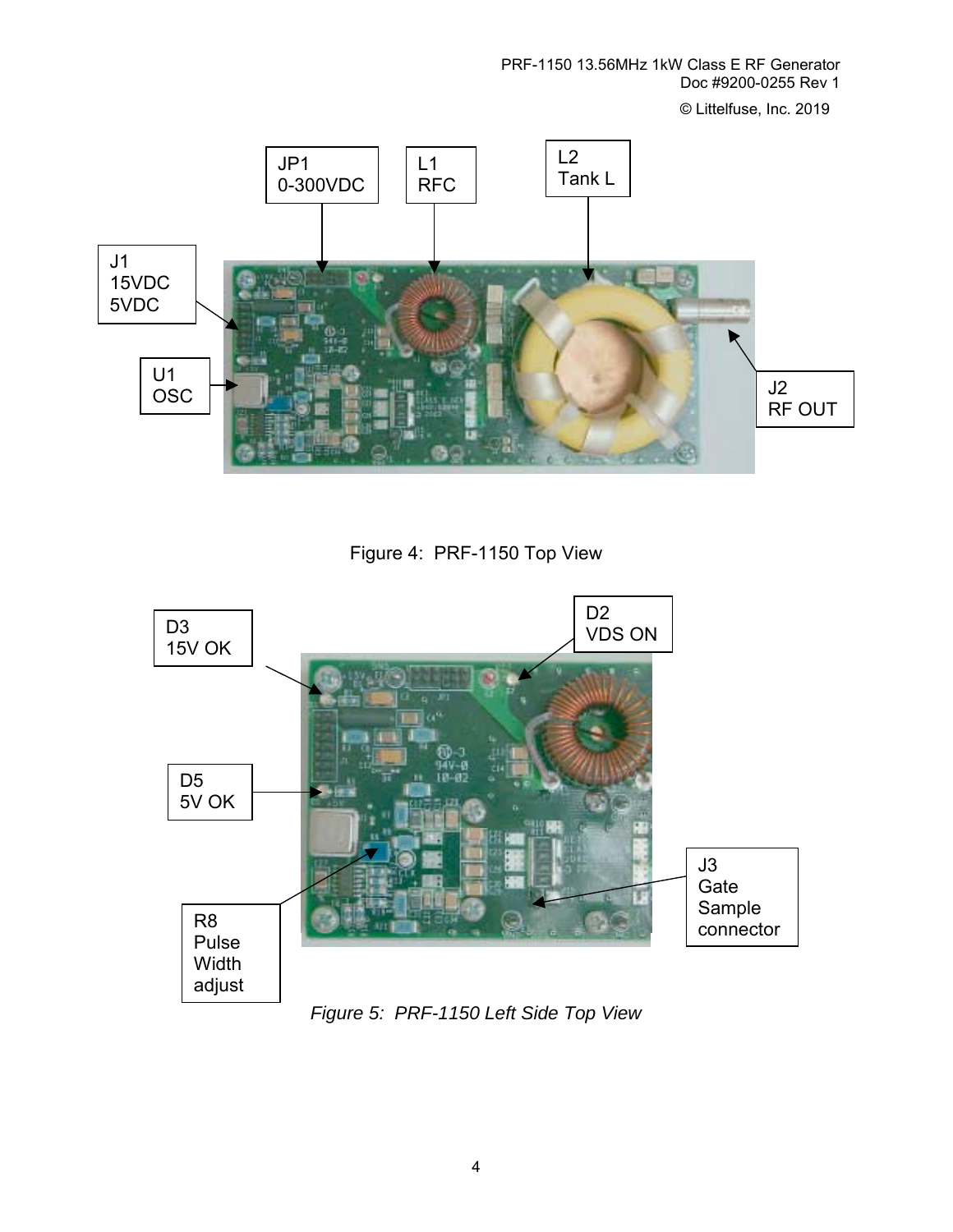PRF-1150 13.56MHz 1kW Class E RF Generator Doc #9200-0255 Rev 1



*Figure 6: PRF-1150 Right Side Top-View* 



*Figure 7: 1KW Class E Functional Diagram* 

### **THEORY OF OPERATION**

Referring to Figure 7, the active device, U3, is chosen such that it has high-speed turn "on" and "off" characteristics, low RDS<sub>on</sub> resistance and low C<sub>OSS</sub> and C<sub>RSS</sub>. As such, it will be an effective low loss switch in its saturated mode of operation. The resonant load network is designed so that its transient response minimizes the power dissipation in the active device during the switching intervals.

Figure 8 describes the ideal Class E circuit waveforms. During the "off" state of the active device, the drain current remains at zero while the voltage across the device,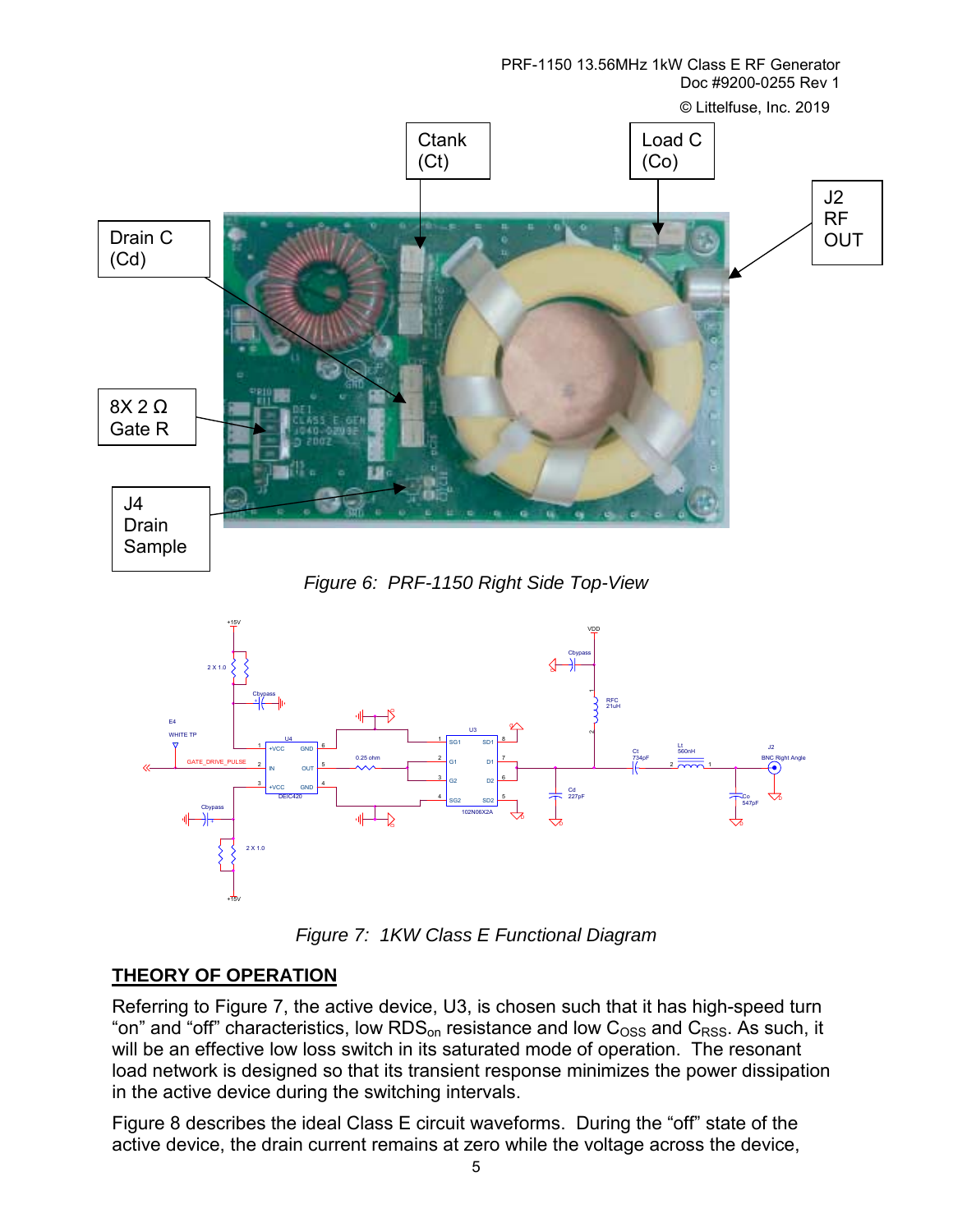© Littelfuse, Inc. 2019

Vds, increases to a maximum of 3.5 times Vdd  $(T_0-T_1)$ . At the end of the "off" cycle  $(T_1)$ , the voltage across the active device has decreased to zero. At  $(T_1)$  Vgs is applied and the current through the active device increases toward a maximum of 2.86 times Idc. At the end of the "on" state  $(T_2)$  the gate drive, Vgs is removed and the current drops to zero before the voltage begins to rise.



*Figure 8: Ideal Class E Waveforms* 

In principle, there is no appreciable current flowing while drain voltage is present across the device and likewise there is no appreciable voltage (Vds) across the device while drain current is flowing. During switching transitions (T1, T2), both current and voltage have zero crossover values. With switching losses reduced in this manner, the only loss remaining is conduction. The ideal efficiency in a high power Class E amplifier will approach ≥90%.

In Figure 7, the resonant load network consists of four passive elements  $C_d$ ,  $C_t$ ,  $L_t$  and the effective RF load resistance Rl, connected to BNC connector, J2. The values of these four elements are chosen such that the resonant frequency and Q produce the ideal waveforms shown in Figure 8.

The RF choke (RFC), shown in Figure 7, is essentially high impedance at the operating frequency, fo. Its value is sufficiently high as to act as a constant current source to the resonant circuit

## **CALCULATING CLASS-E ELEMENT VALUES**

Given that the desired RF output power, the frequency of operation and the DC power supply voltage are known and assuming a value for the loaded Q of the resonant load network, we can calculate the values of the Class E resonant elements. The operating frequency in this design is 13.56 MHz. The supply voltage should be chosen for a given output power knowing that the maximum switching device drain voltage can reach 3.56 times VDD. The value of the effective load resistance R is a function of the desired RF output power and the applied DC voltage. The Q of the resonant circuit is dependent on the following factors: 1) the relative importance of the harmonic frequency delivered to the effective load resistance, and 2) the transient response of the voltage and current waveforms across the active device. If the Q is too low, the voltage across the active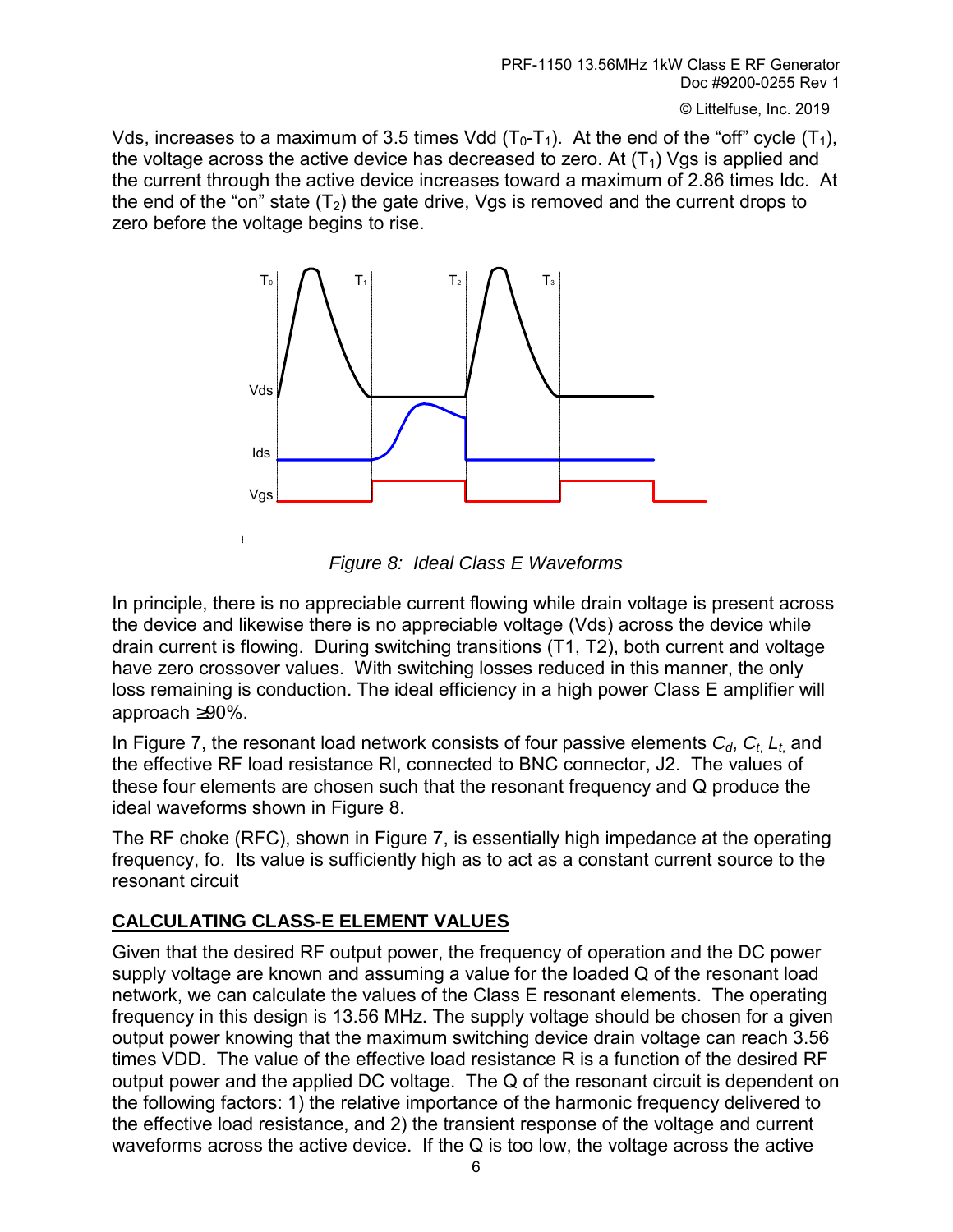device does not discharge to zero prior to the device turning on. Too high of a Q and the voltage across the device discharges too quickly and possibly even swings negative.

Please note that Cd, the shunt Capacitance from U3 Drain to Source, is effectively the summation of a physical capacitor and the equivalent Coss of U3. Coss can be estimated from Data Sheet values.

A MathCAD model of the Class E topology was used as a guide in the initial design phase of this module. It was intended to use an  $8\Omega$  load for the tank load resistance R and keep a low Q of approximately 2 to keep the tank peak voltages below 2KV. The following page is a summary page of those initial design values.

#### **Mathcad Summary Page:**

| $Vdd := 300$                         | $R := 8.0$                | tank load R                      |
|--------------------------------------|---------------------------|----------------------------------|
| fo := $13.56 \times 10^6$            | $Q1 := 2.0$               | tankQ                            |
| $Rl := 50$ RF load R                 |                           |                                  |
|                                      |                           |                                  |
| $P_0 = 1.038 \times 10^3$            | Rf output power           |                                  |
| $Vp = 1.068 \times 10^3$             | Peak drain voltage        |                                  |
| $Idc = 3.46$                         | Power supply Current      |                                  |
| $Idp = 9.896$                        | <b>Peak Drain Current</b> |                                  |
| $Rps = 86.685$                       |                           | Equivalent PS resistance (ideal) |
| Ltotal = $5.597 \times 10^{-7}$      | Tank L                    |                                  |
| TankC = $7.336 \times 10^{-10}$      | Tank C                    |                                  |
| Cdrain = $2.239 \times 10^{-10}$     | Drain shunt C             |                                  |
| Cmatchshunt= $5.379 \times 10^{-10}$ | Load shunt C              |                                  |

Figure 9 shows impedance match and tank values for the module. The L-match and Co combination match the desired 8Ω load line to BNC connector J2 and the RF load of 50Ω. Lt and Ct form the series-resonant tank. Cd is the shunt drain capacitance required for proper Class E operation. Since the resonant Tank inductor (Lt) is directly in series with the impedance matching inductor (Lmatch), these functionally different inductors are actually implemented as one inductor whose value is the sum of the two.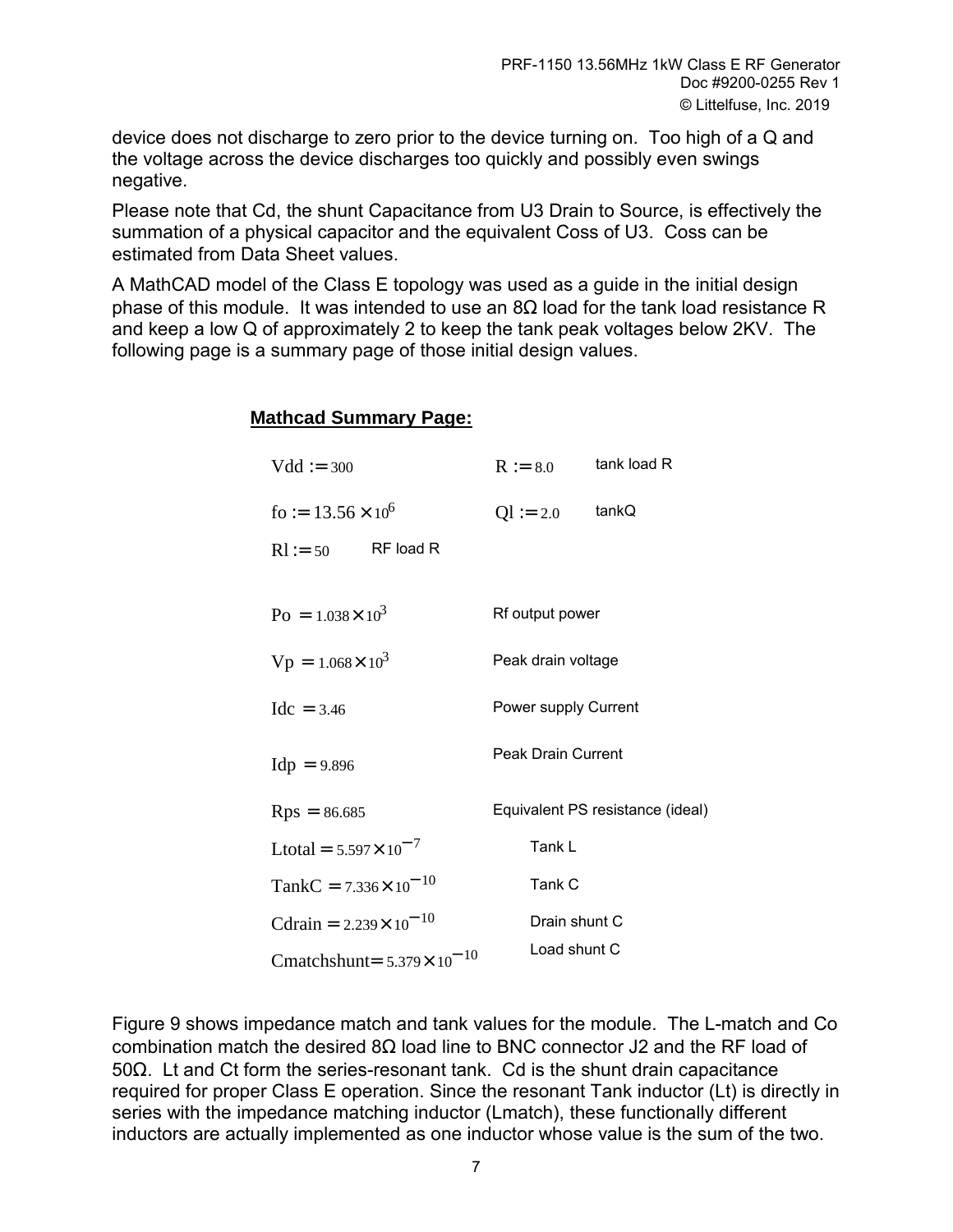

*Figure 9: Simplified Output Tank and L-Match Schematic*

These MathCAD results provided a starting point for initial design values. However, It assumes ideal components, includes no parasitics, and assumes an ideal 50% dutycycle (DC) gate drive waveform.

## **PRACTICAL DESIGN CONSIDERATIONS**

The PRF-1150 RF generator was designed using a classical CLASS "E" single-ended switch-mode topology (Figure 7). The module utilizes the DEI DEIC420 RF MOSFET [Gate Driver IC d](http://www.directedenergy.com/Products/ics.htm)riving a DEI [DE275X2-102N06A d](http://www.directedenergy.com/Products/specs/deseries.htm)ual MOSFET as the switching device. An L-C tank provides for high-efficiency MOSFET resonant switching action. The addition of additional tank L and a shunt C creates an "L -match" network to transform the tank equivalent R to the 50Ω load.

U4, the DEIC420 Gate Driver IC, was chosen for its ability to directly drive the gate of U3. It translates the width adjustable TTL level signal GATE\_DRIVE\_PULSE to a 15Vp and 8Ap pulse capable of driving U3's 3600pF gate. Although the VGS threshold is in the 2.5 to 5V range, to ensure device saturation and ensure minimal  $I^2$ \* RDS<sub>on</sub> losses, the gate is driven to 15Vp.

Driving a MOSFET gate in Class E operation with sub-10ns rise and fall times can require a large amount of power. The calculated drive power requirement for the DE275X2-102N06A with 3600pF, and 15Vp gate voltage swing is 11W using P=  $C_{iss}$ <sup>\*</sup> $V^{2*}$ f. In addition, the DEIC420 has internal timing and anti-cross-conduct circuitry that dissipate additional power. The total drive power is on the order of 45W (15V@3A).

When the DEIC420 is used as a high current driver, several design and layout parameters are critical for best results. Physically locating the driver and MOSFET close to one another in the PCB layout is important. It is critical to minimize stray inductance between the driver output terminal and the MOSFET gate terminal, as ringing of the drive signal may result. In this design an 0.25Ω resistor was installed to dampen a gate drive ring.

As peak currents can approach 20A, VCC bypassing, layout symmetry, and device grounding are critical. VCC bypassing capacitors should be located as closely as possible to the DEIC420 VCC to GND pins. This is critical as the initial instantaneous current on device turn-on is provided from stored energy in the bypass capacitors.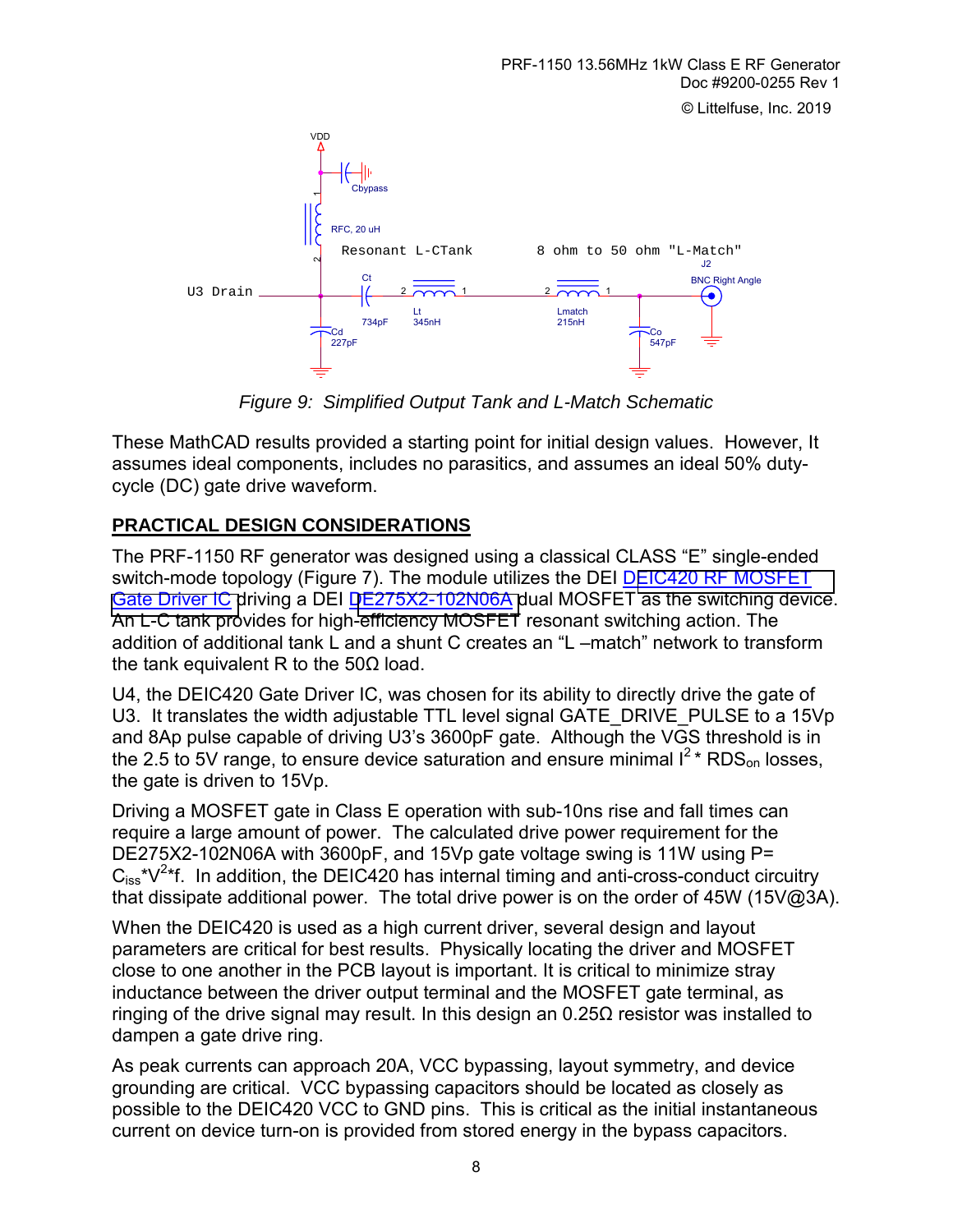These capacitors should be low inductance and low ESR types chosen specifically for pulse applications. SMT caps are recommended for their low inductance package and density. This allows easy parallelling of several caps very close to the DEIC420 while minimizing lead and layout inductance. Figure 3 shows the actual circuit values chosen for this design. Finally, on device "turn-off" the gate must be discharged rapidly, and the ground return path from the MOSFET source to driver return leads must be low inductance and low impedance. This is usually ensured during layout by keeping the driver and MOSFET physically close, and maintaining symmetric return paths including a ground plane on the PCB. Figure 9 describes a typical gate drive pulse for the PRF-1150 module.

The DE275X2-102N06A MOSFET is a dual device in that it houses two independent MOSFETS in one package. It maintains a low RDSon ( $2.0\Omega/2 = 1\Omega$ ), a 12A current rating, and thermal capabilities of 560W Pd @ 25 $^{\circ}$ C and a theta Junction-to-Heatsink of 0.26 $\mathrm{^{\circ}CN}$ . The 1KV part was chosen because the peak drain voltage can approach 3.5 X VDD.

The implementation of the Output Tank and matching network given target design values from MathCAD is straightforward. All capacitors are low ESR porcelain ceramic capacitors chosen for their low-loss RF characteristics. Note that the drain peak voltage can approach 1KV, and due to the resonant tank action the tank L/C common point can approach Ql x Vp, or 2KVp. Appropriate voltage rated parts should be used. Several manufacturers including ATC (American Technical Ceramics), Murata Erie, and Dielectric Labs all supply appropriate capacitors for this application. To minimize localized capacitor heating and to provide adequate design margin, several capacitors are used in parallel.

Similarly, the Tank and matching network circulating currents can easily approach 20Ap. Tank inductor L2 was designed for the best minimum-loss design that would fit into the available PCB footprint. The conductor is made from silver-plated 3/8<sup>"</sup> copper strap. The silver plating is used to provide the lowest conductive losses in a practical design format and provides a 3% decrease in Rac over standard copper strap material. This directly corresponds to a 3% decrease in conduction loss. Iron powder material for the toroid was chosen for it's low permeability, good temperature stability, and high Curie temperature.

### **OPERATIONAL WAVEFORMS**

Although careful initial design will minimize module tuning, some deviation from ideal is to be expected. The best approach to fine tuning this topology is to observe the drain waveform with an oscilloscope. There are two sample connectors on this module designed to support module testing. J4 provides an AC coupled 11:1 voltage sample of the MOSFET drain waveform. For 1kW output a quasi-sine of 800/11 = 73Vp will be available for monitoring. This is useful if a 100:1 voltage probe is unavailable or for implementing protection circuitry for the module. Figure 10 represents a good goal for the drain waveform.

J3 provides a direct sample of the MOSFET gate drive signal. It is intended that a  $50\Omega$ coax cable be plugged into connector J3. The gate drive can then be directly monitored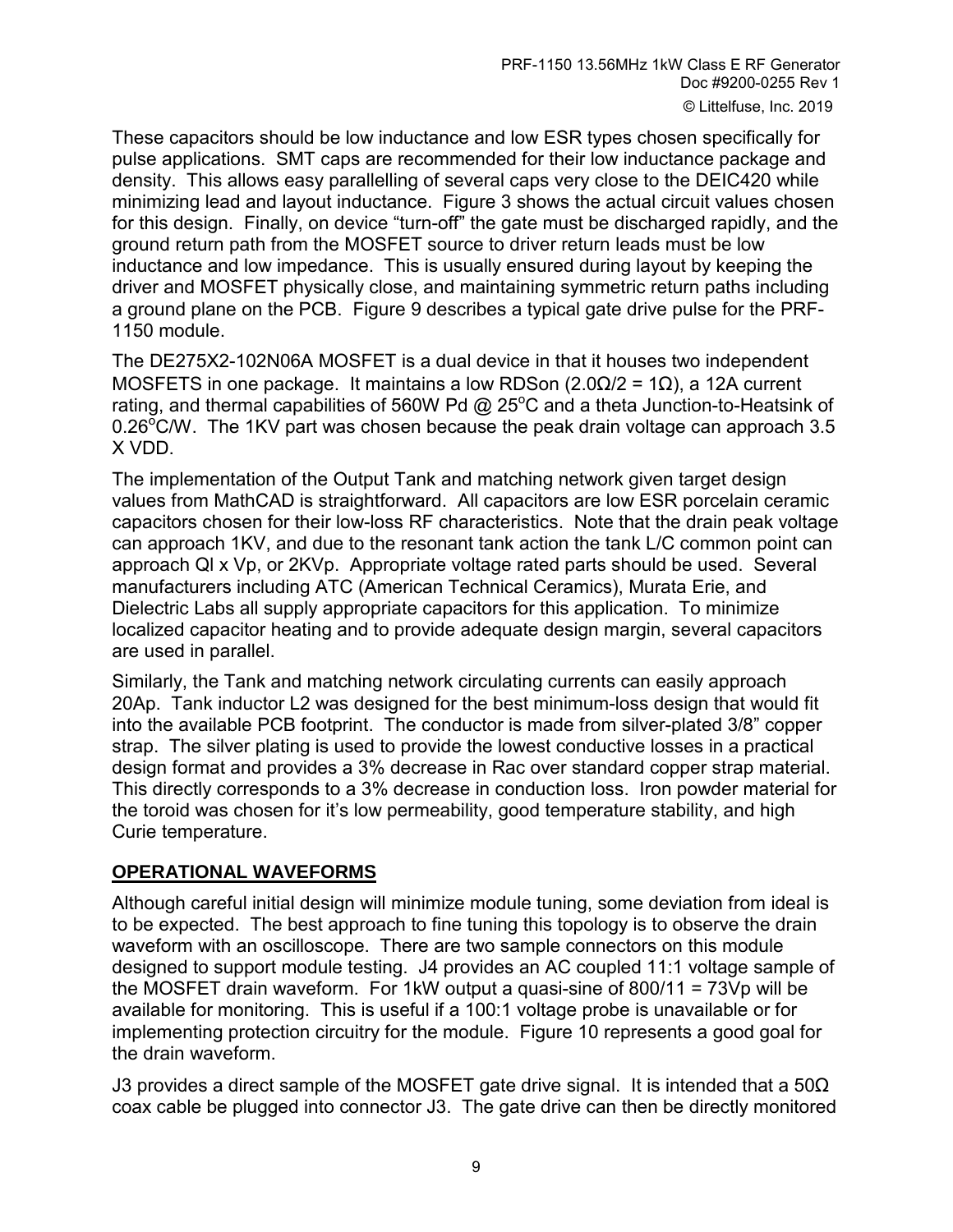on an oscilloscope. A 50 $\Omega$  termination is recommended at the scope input. When correctly operating, you can expect to see the following waveforms:



*Figure 9: Gate Drive Pulse at U3 gate* 

Figure 10 shows the Drain of U3 at 1KW output power. This represents a classical tune for best efficiency and minimal switching losses. Note that at both "turn-off" and ìturn-onî times the waveform is gently rounded as it approaches the ground reference. This ensures the best efficiency by maintaining the MOSFET at zero volts Vds during the switching intervals.

Please note that U.S. patent #5,187,580 describes a specific Class "E" tune condition where the Drain waveform, as it approaches VDSsat on MOSFET turn-on, is NOT smooth and rounded, but contains a straight rear edge or distinct "step" in the VDS waveform at "substantial voltage". The reader is encouraged to familiarize himself with the references at the end of this technical note for further information.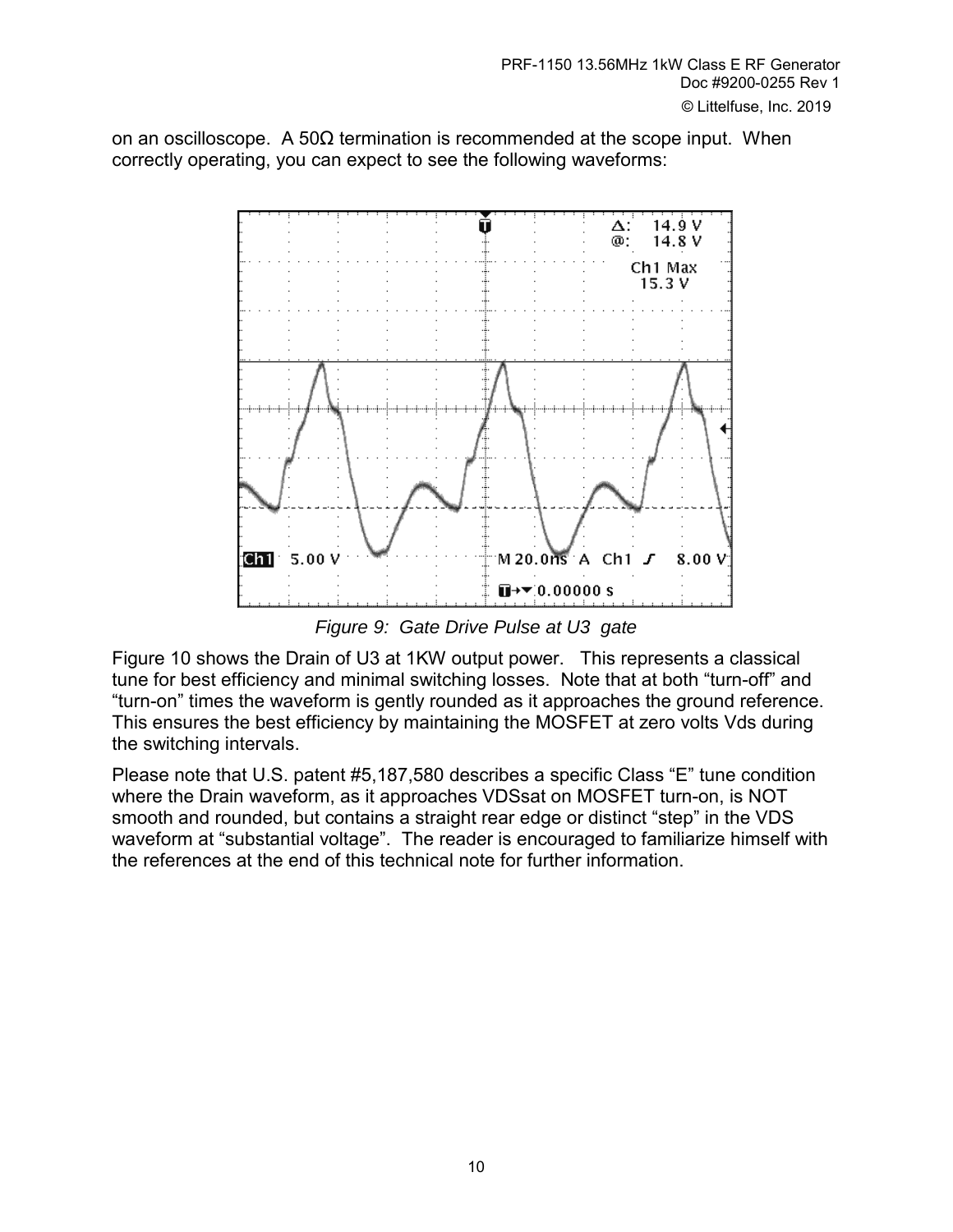PRF-1150 13.56MHz 1kW Class E RF Generator Doc #9200-0255 Rev 1

© Littelfuse, Inc. 2019



*Figure 10: Drain Waveform @ U3, Drain, 1KW output power* 

The quasi-sine drain waveform of U3 is converted to a sine wave by the resonant action of the tank network (Ct and Lt in Figure 7). The higher the Q of the resonant tank, the more pure the sine wave is and the lesser the harmonic content in the RF output. Figure 11 shows the output waveform at the 50 $\Omega$  load after the output tank and matching network. Figure 12 is a frequency domain measurement of the PRF-1150 harmonic content. The output power is 1KW (60 dBm) and note the second and all higher harmonics are greater than 30 dB below the fundamental signal (≤ -30dBc). Further filtering can easily be added in the output-matching network if additional harmonic suppression is required.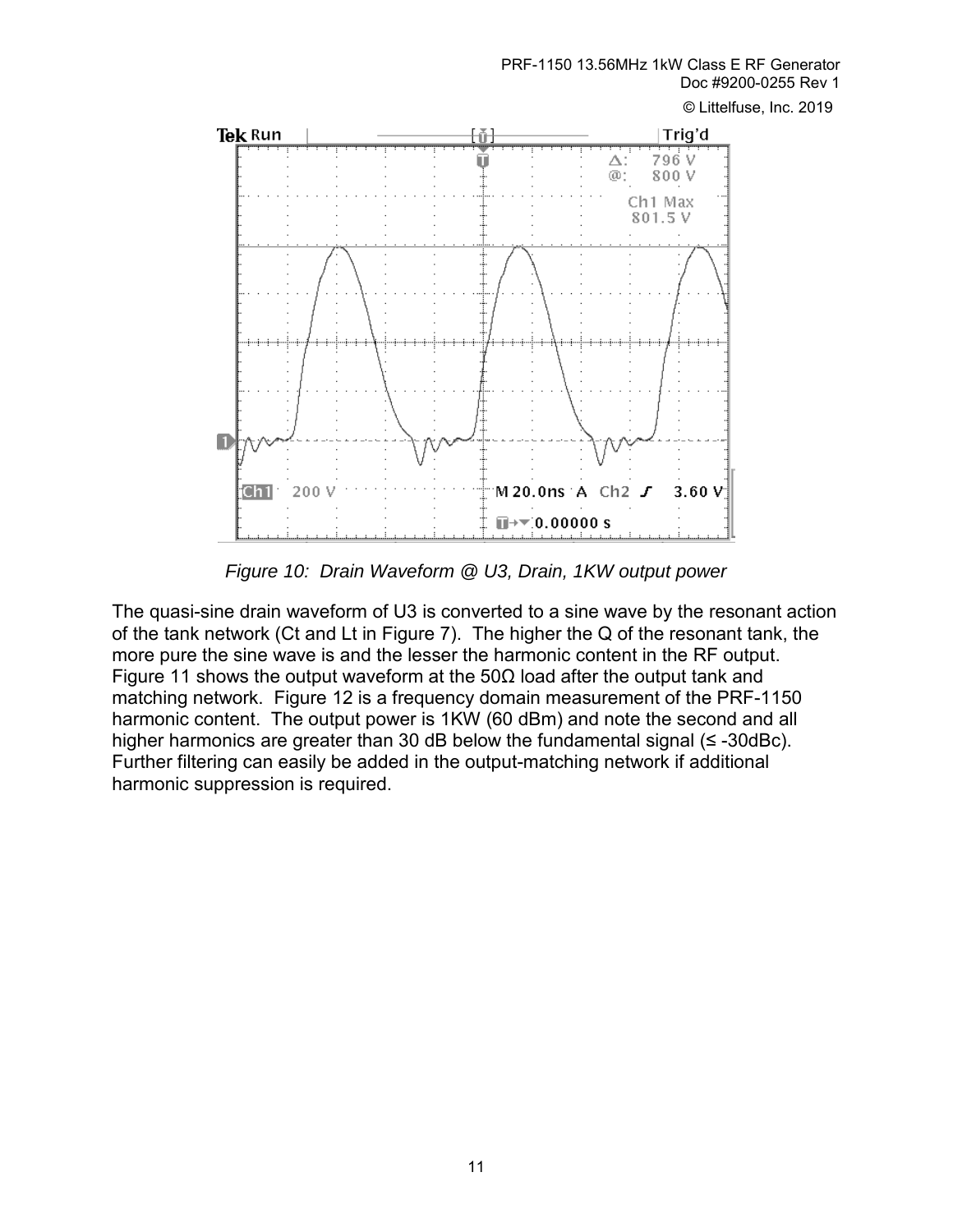PRF-1150 13.56MHz 1kW Class E RF Generator Doc #9200-0255 Rev 1

© Littelfuse, Inc. 2019



*Figure 11: RF output Waveform J2, 1KW output power* 



*Figure 12: RF Output Spectrum, 1KW Output Power*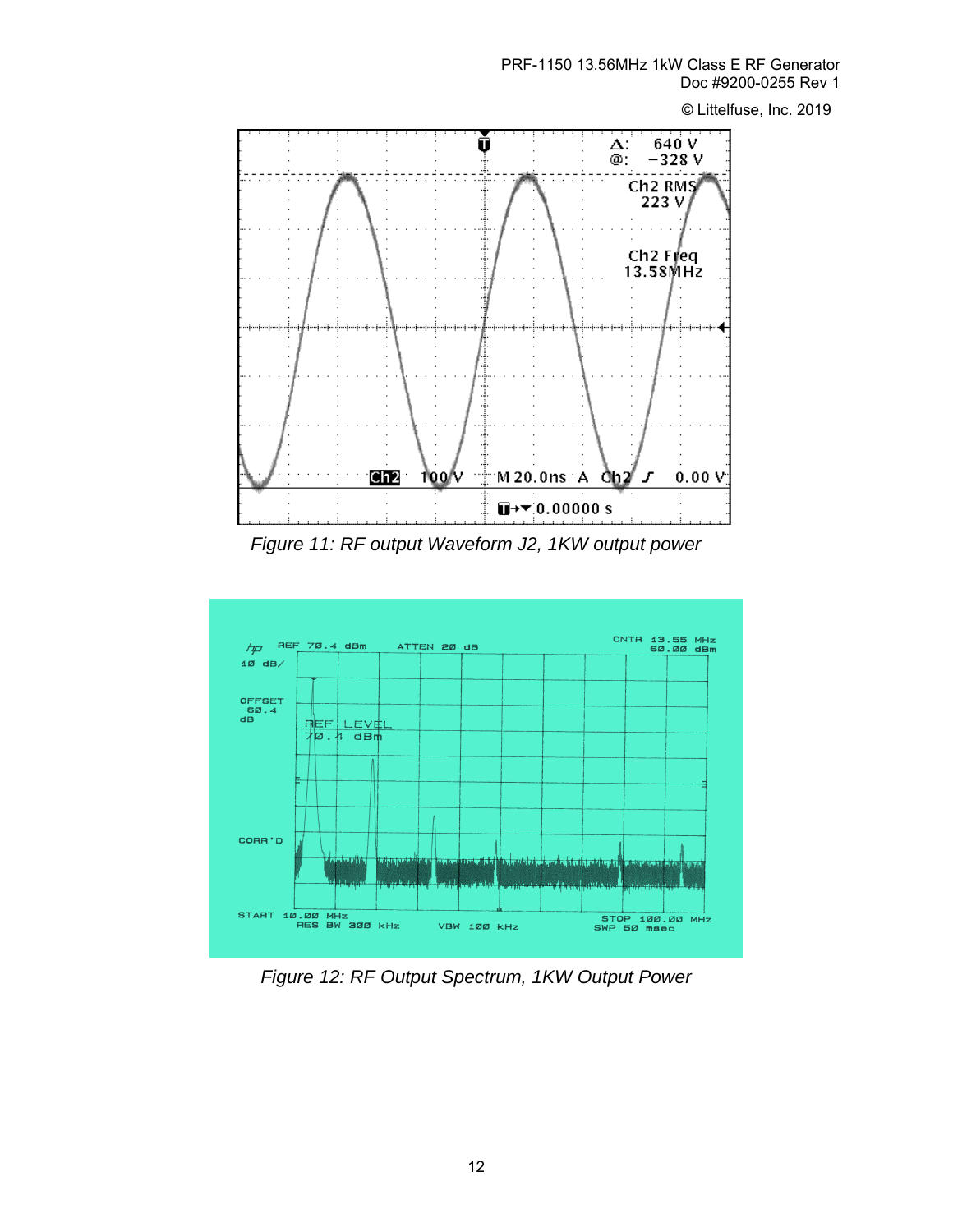## **TEST DATA**

Typical module data is shown in Table 1. Data are taken in 100W increments and the VDS power supply voltage, drain current (Id), and U3 peak Drain voltages were recorded. The fifth and sixth columns are the calculated efficiency (Po/(VDS\*Id)) and PS load-line (LL=VDS/Id) values, respectively.

| VDS   | ld   | Po   | Vdrain | Efficiency | PS load |
|-------|------|------|--------|------------|---------|
|       |      |      |        |            | line    |
| V     | A    | W    | Vp     | $\%$       | Ω       |
| 89.7  | 1.40 | 100  | 231    | 79.6       | 64.1    |
| 128.4 | 1.86 | 200  | 334    | 83.7       | 69.0    |
| 157.5 | 2.23 | 300  | 411    | 85.4       | 70.6    |
| 181.7 | 2.56 | 400  | 476    | 86.0       | 71.0    |
| 203.4 | 2.86 | 500  | 534    | 85.9       | 71.1    |
| 222.9 | 3.13 | 600  | 588    | 86.0       | 71.2    |
| 241.1 | 3.39 | 700  | 636    | 85.6       | 71.1    |
| 257.9 | 3.63 | 800  | 683    | 85.5       | 71.0    |
| 273.8 | 3.85 | 900  | 723    | 85.4       | 71.1    |
| 289.1 | 4.07 | 1000 | 763    | 85.0       | 71.0    |

*Table 1: PRF-1150 Test Data*

Table 2 is a comparison of the expected operating parameters of U3, the DE275- 102N06A MOSFET, and key data sheet parameters. The Pd and Tj calculations assume a 30 $\mathrm{^{\circ}C}$  heatsink temperature rise above a 25 $\mathrm{^{\circ}C}$  ambient. Note that the peak drain voltage, peak current, junction temperature, and expected power dissipation are all well within the safe operating parameters for this device with at least a 20% operating margin.

| Parameter        | Operating (RF) | Device Maximum at<br>55°C Case<br>Temperature | Margin (%) |
|------------------|----------------|-----------------------------------------------|------------|
| VDSmax (Vp)      | 800            | 1000                                          | 20         |
| IDp (Ap)         | 9.9            | 48                                            | 79         |
| Pd(W)            | 177            | 445                                           | 60         |
| Tj $(^{\circ}C)$ | $≤101$         | 175                                           | $\geq 42$  |

*Table 2: U3, DEI DE275X2-102N06A MOSFET Design Margins*

## **SPICE ANALYSIS**

The initial MathCAD analysis assumed ideal components, included no parasitics, and assumed an ideal 50% duty-cycle (DC) gate drive waveform. A better basis for future design was desired. As a result, further analysis of the PRF-1150 was performed using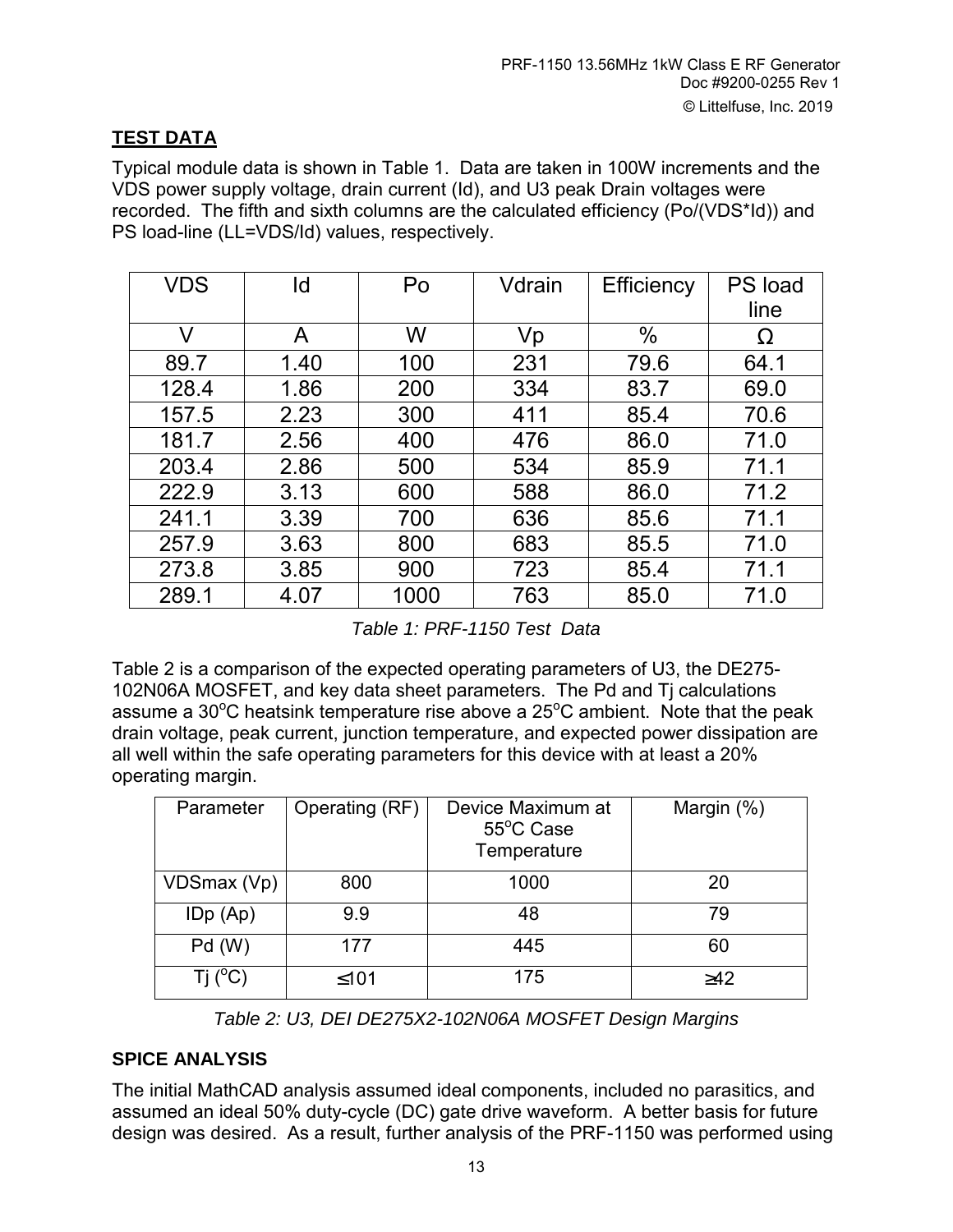SPICE. Figure 13 shows the .subckt used in the simulation of the 102N06A MOSFET used in the PRF-1150 module.



*Figure 13: DE275X2-102N06A SPICE Model*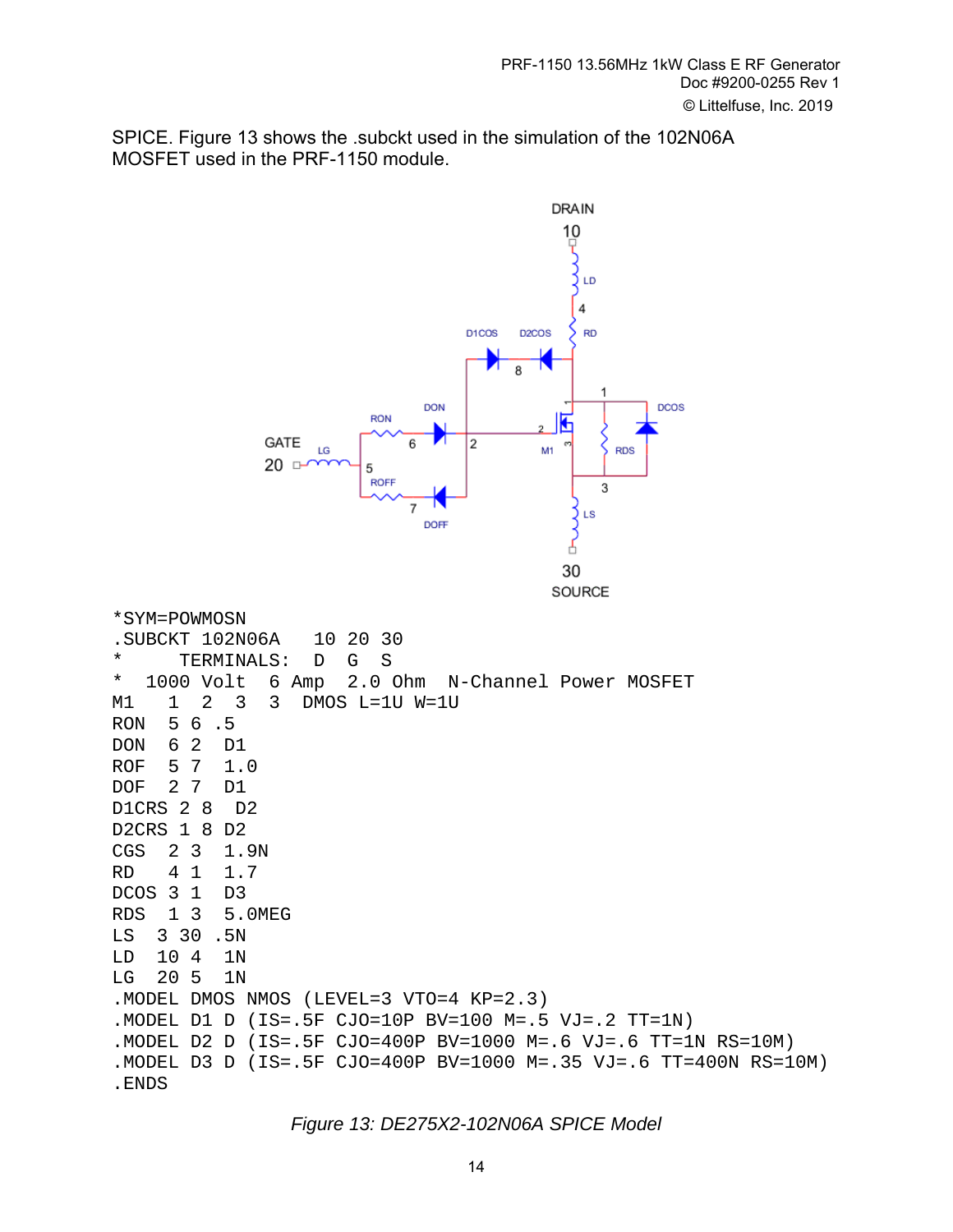ORCAD PSPICE AD version 9.2.1 was used as the simulation platform. Figure 14 describes the circuit schematic and values used in the simulation.



*Figure 14: PRF-1150 SPICE Simulation Circuit*

Each of the critical circuit waveforms described in the "operational waveforms" section above is also presented here via the SPICE simulation for comparison. Figure 15 shows the MOSFET gate drive signal. Figure 16 describes the drain voltage at 1kW of RF output power. Finally, Figure 17 displays the output sine wave at the RF load. Table 3 directly compares the measured test data from the PRF-1150 bench testing to the SPICE simulation data.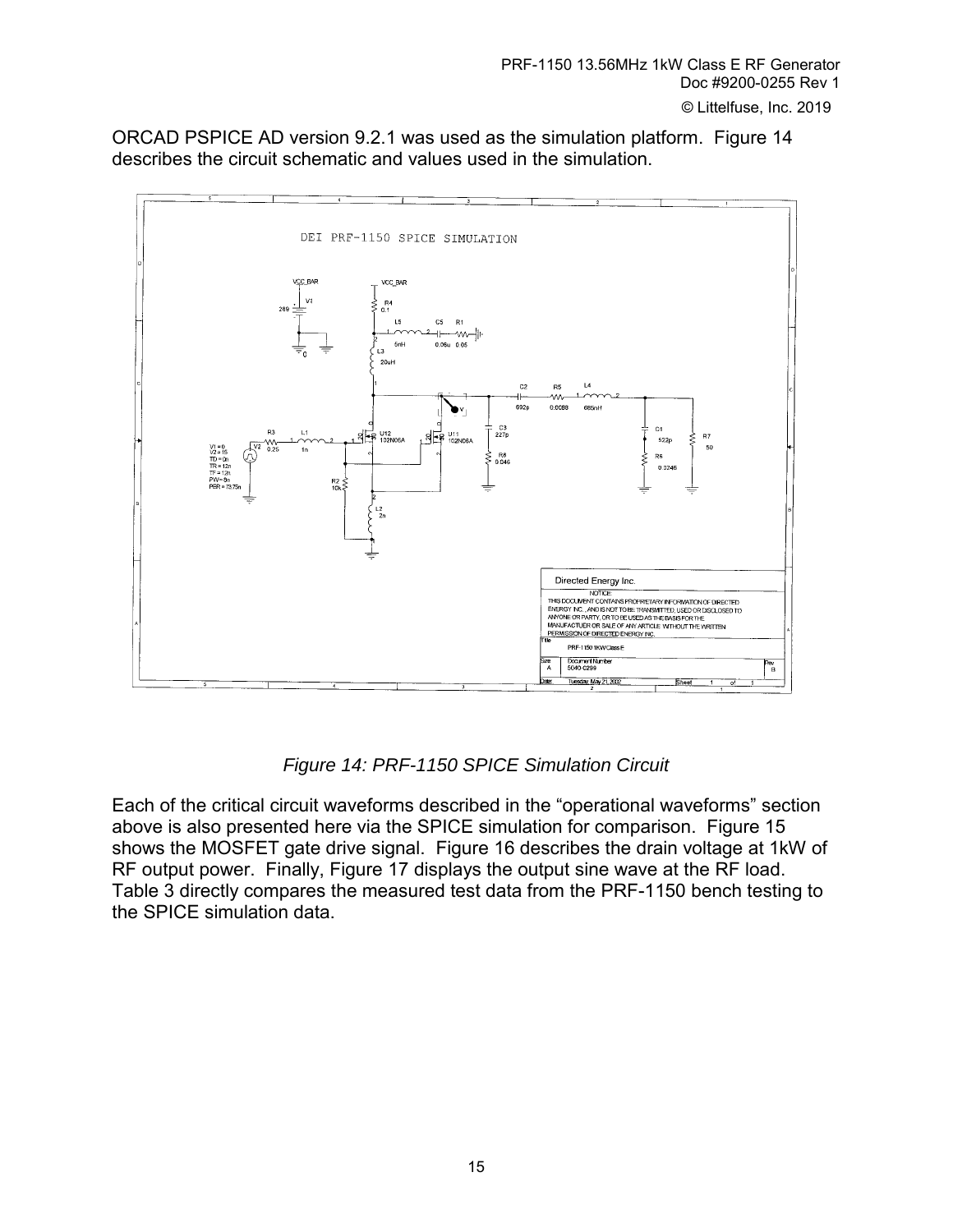

*Figure 15: PRF-1150 SPICE Gate Drive Signal* 



*Figure 16: PRF-1150 SPICE Drain Waveform*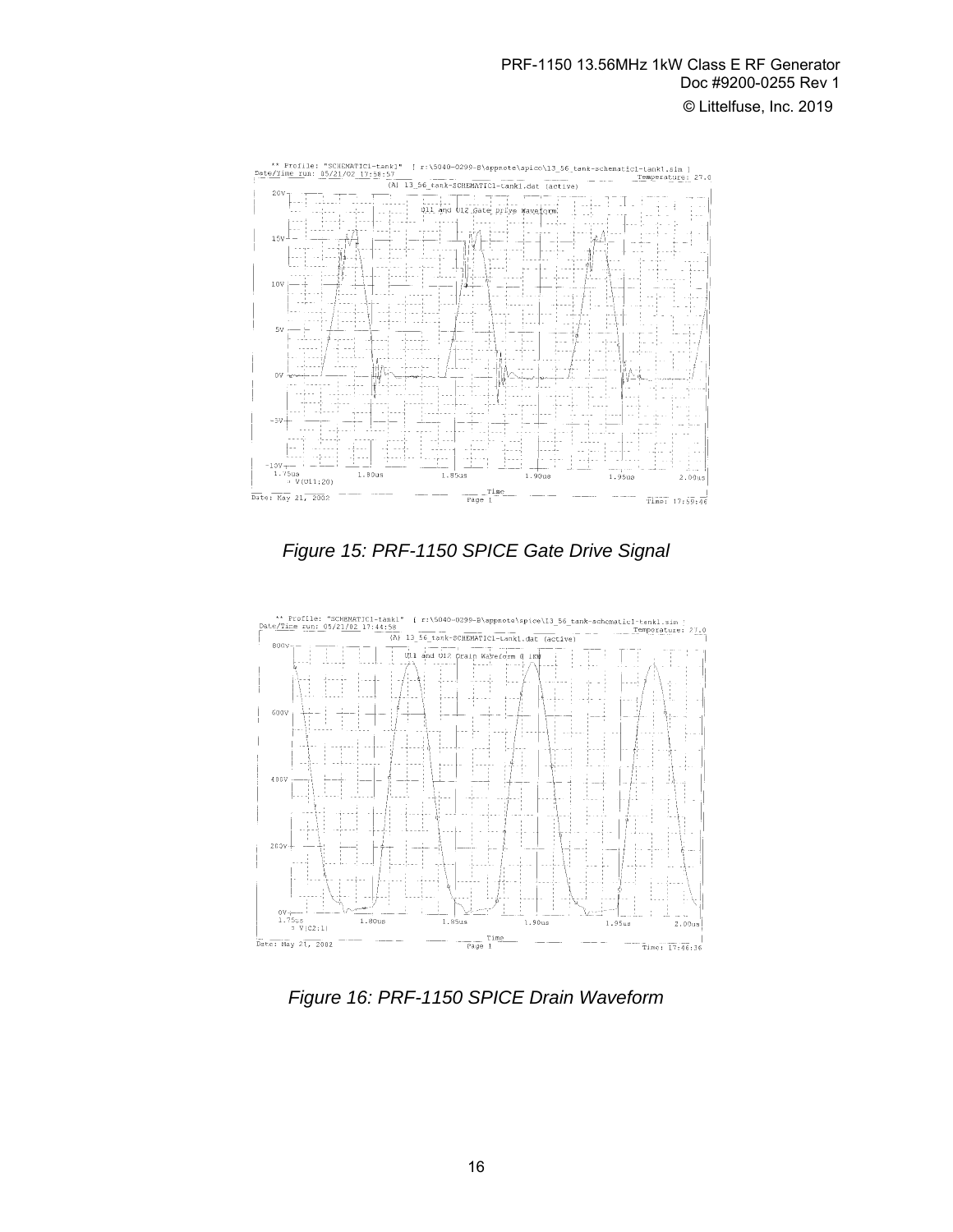

*Figure 17: PRF-1150 SPICE RF Output signal @ 1kW and 50*<sup>Ω</sup>

| <b>Parameter</b>     | <b>SPICE</b> | <b>Bench Data</b> |
|----------------------|--------------|-------------------|
| PinDC (W)            | 1098         | 1177              |
| PoutRF (W)           | 1003         | 1000              |
| Efficiency (%)       | 91.4         | 85.0              |
| PS current (Adc)     | 3.8          | 4.1               |
| Drain Voltage (Vp)   | 759          | 763               |
| PS Voltage @ 1kW (V) | 289          | 289.1             |

*Table 3: SPICE and Test Data Comparison*

## **CONCLUSION**

The PRF-1150 RF generator module produces 1KW from a single DE275X2-102N06A dual MOSFET device with ≥85% DC to RF conversion efficiency. Based on a traditional Class "E" topology, a 1 kW, high-efficiency, air-cooled module, with a volume of less than 57 cubic inches was successfully designed and built and is available for purchase from DEI. The density of packaging shows what is currently possible using SMT.

The DEIC420 gate driver IC functions successfully as a dedicated MOSFET gate driver for the DE275X2-102N06X2A MOSFET device operated with both internal MOSFET devices in parallel. Its 20Ap capability successfully drives ≥3600pF of Ciss at 13.56MHz. Because of the sub-10nS rise-times and high peak currents involved, a discussion of key layout and design issues is included.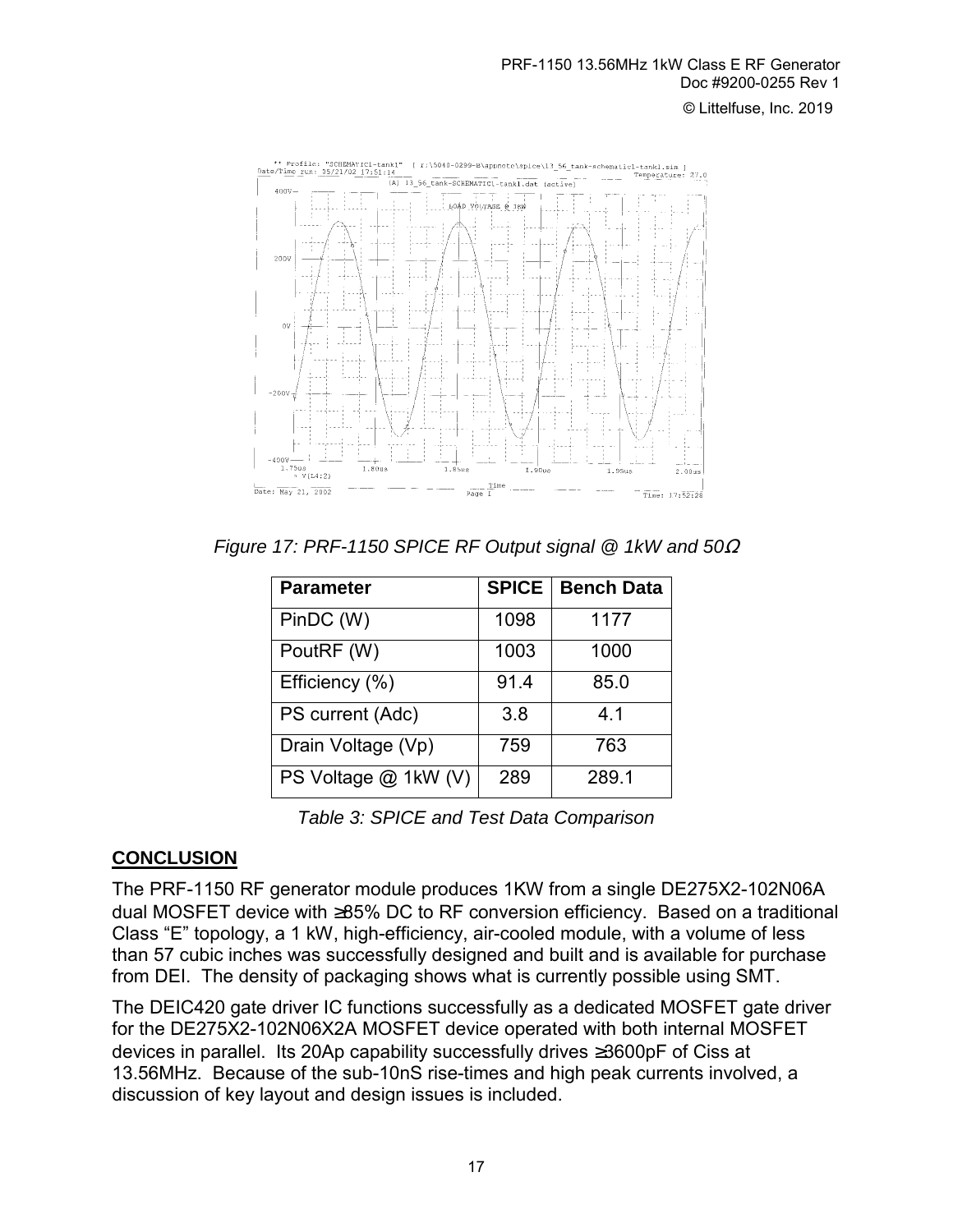Ideal waveforms as well as bench test data are included to help in the understanding of Class E operation, as well as to provide a basis for design of customer-specific modules. The successful implementation of an output L-C Tank Circuit is key to a highefficiency Class E design. This design incorporates a "Low  $Q$ " design to intentionally keep peak voltages and resonant circulating currents as low as practically possible. These efforts along with the use of low-ESR porcelain "RF" capacitors, powdered-iron toroids, and an extremely low-loss inductor design keep component heating to a minimum. Even with the low Q design, the 1KW harmonic spectrum of the RF output shows all harmonics at least ≤ -30dBc.

Test data shows ≥85% efficiency over an output power range of 300-1000W of output power. A comparison of MOSFET operating conditions shows ≥20% margin for key operating parameters including VDSmax, ID, Pd, and Tjmax at the 1KW output level.

Although several design methods are available, SPICE simulation shows very good correlation between bench test data and simulation results. As a result, we recommend SPICE analysis for designing the Class E topology. DEI provides MOSFET SPICE models that are easily incorporated into standard "off the shelf" SPICE programs and design suites.

The PRF-1150 provides the customer with a functional, compact, and tested RF module. It can be used stand-alone in RF generator applications, as the basis of new design insight, or improved upon to meet customer needs. It is an ideal building block for high-density low and medium power plasma etching and deposition applications.

Complete PRF-1150 modules are available pre-tested both with and without heatsinks from DEI. Please email [support@ixysrf.com](mailto:deiinfo@directedenergy.com) for more information.